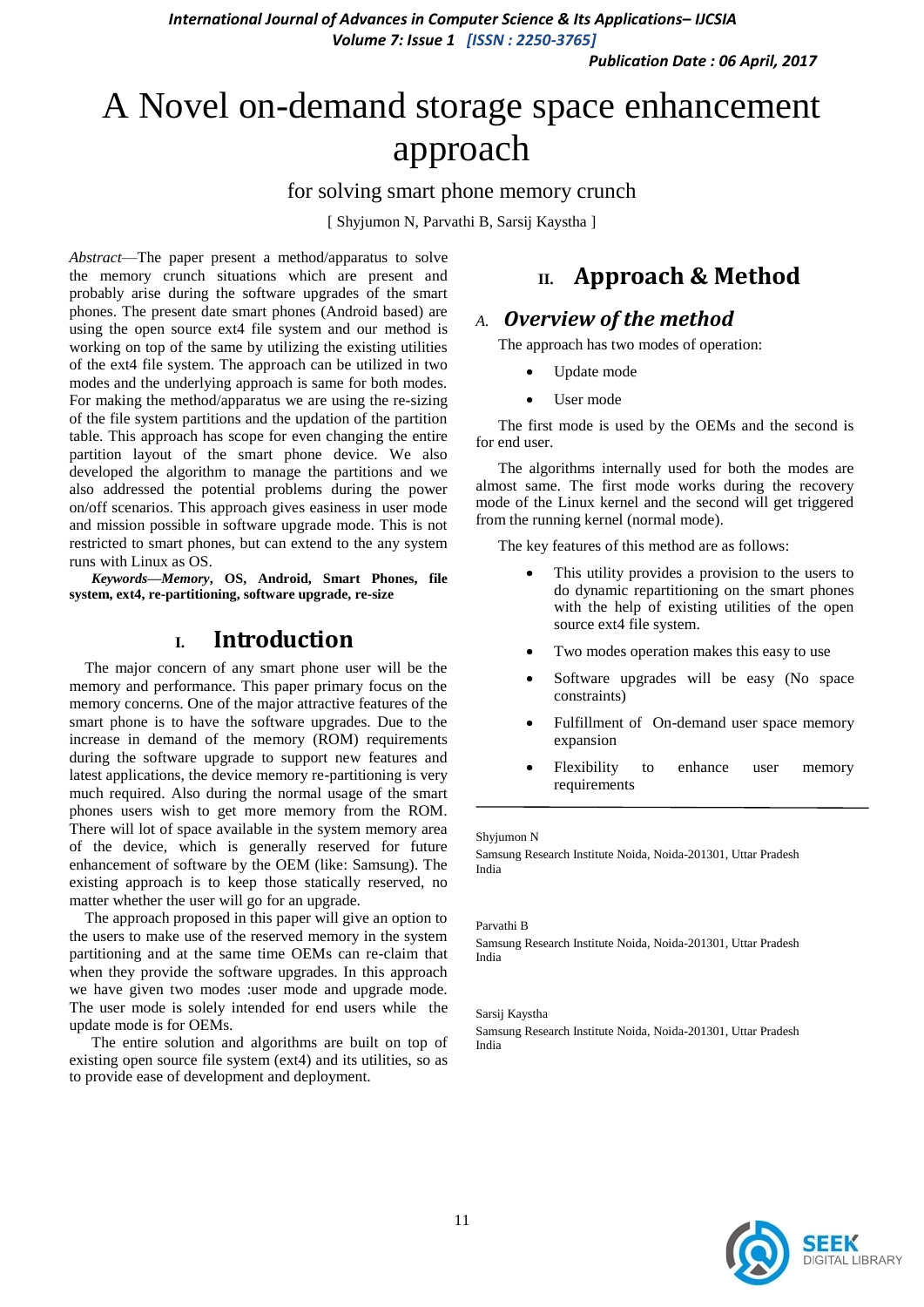

Figure 1. Overview of the process in update mode

## *B. Approach and methodology*

We are making use of the existing open source ext4 file system utilities such as e2fsck, resize2fs, and parted lib.

As mentioned, the method has two modes and we have completed the concept proof implementation in one mode, which is update mode.

We have the main functional modules as below:

#### **Computation:-**

This module will tell you sequence of repartitioning because if you want to expand the partition you have to shrink the other partition first. Basically we will build a dependency graph of partitions and perform topological sort and the tasks will be performed in that order.

Generally we have three tasks in repartitioning.

- Resizing (resize2fs)
- Data shifting
- GPT (Global Partition Table) update

For a successful repartitioning, these tasks have to be executed sequentially in the same order.

The description of these tasks is as follows:

#### **Resizing:-**

Resizing is the major task which will enlarge or shrink the full disk file system layout and update the superblock as well as metadata. For this task we will be using open source utility (resize2fs).

The Figure 2 shows the layout, the data present and free space available in partition 3. As we can see the gray portion of the memory in figure 2 (just below partition 3) is an example of free space. Also the data in the partition 4 is scattered. The right side of the figure 2 shows the defragmented partition after resizing. All the free blocks of each partition is segregated to contiguous locations.



Figure 2. Memory Layout change in re-sizing

#### **Data shifting:-**

Resizing will segregate the data and the free space in the partition. However, the size of physical partition has not yet changed. The data needs to be shifted based on the location of the partition to which the free space should be appended.

Figure 3 shows the arrangement of the partition 4 after the data has been shifted to the end of the partition, thereby creating space at the beginning of the partition to be added to partition 3, just above it.



Figure 3. Memory Layout change in data shifting

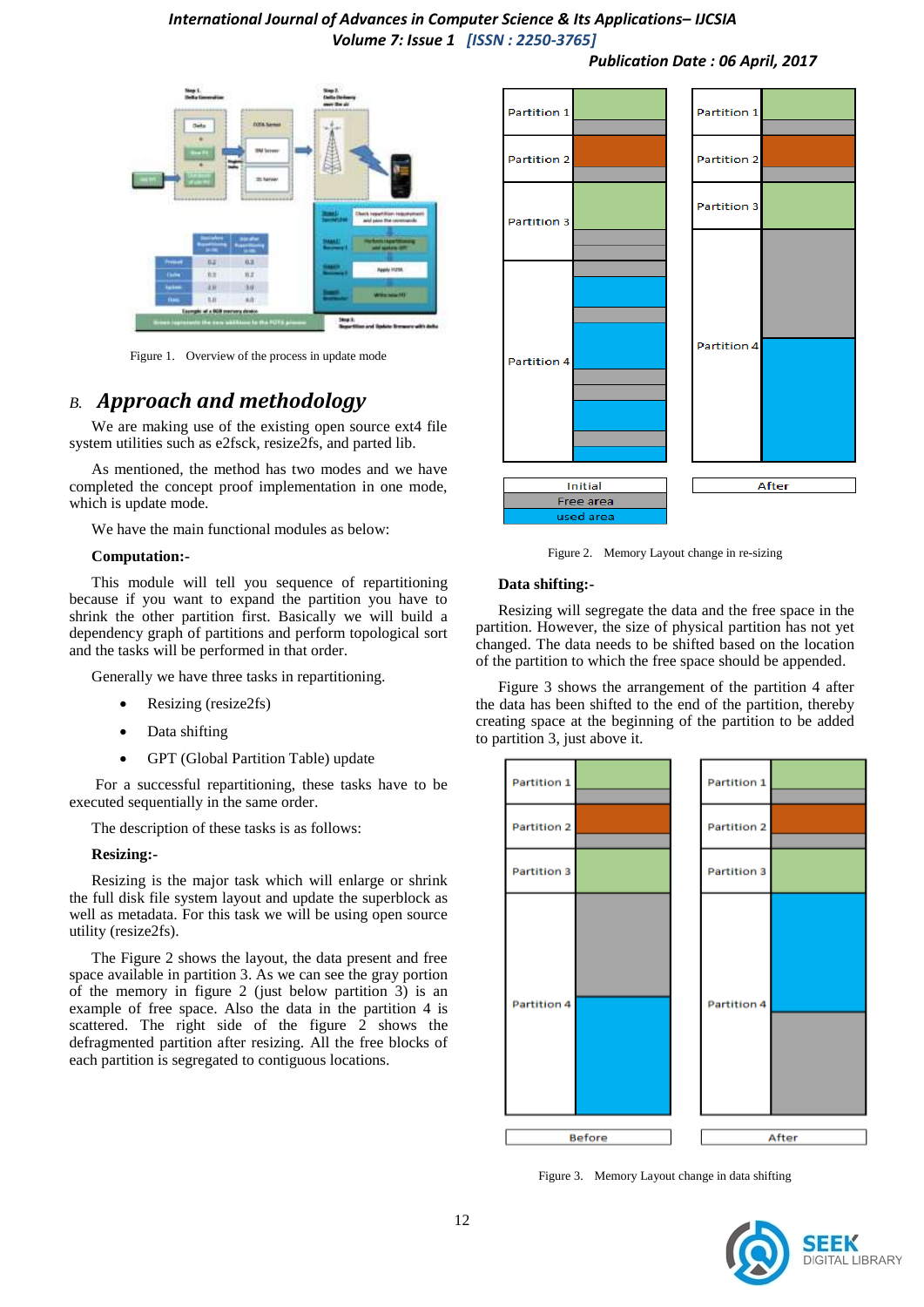#### *Publication Date : 06 April, 2017*

#### **GPT Update:-**

After Data shifting operation, the GPT (Global Partition Information Table) will be updated to change the physical partition layout of the device. Figure 4 shows the updated physical partition layout



Figure 4. Memory Layout change when GPT update

#### *C. Implementation:*

The dynamic re-partitioning is carried out in 4 stages.

- 1. Stage 1: Validation of new Partition info
- 2. Stage 2: Recovery 1
- 3. Stage 3: Recovery 2 (Only for update mode)
- 4. Stage 4: Bootloader

Stage 1: New partition layout is received can be either for a software upgrade or as per the end user request, means the end user wishes to get more space in one of the partitions, mostly the user data partition. The new partition layout is then validated using the PIT (Partition Information Table) Parser utility in this stage. On successful verification, the appropriate recovery commands are written in the /cache/recovery/command file for OS upgrade mode or end user request mode. In the earlier case, 2 commands – one for repartition and other for applying the delta – are written. In the latter case, only one command - to repartition - is written. These commands will be executed by the init process when booted in recovery.



Figure 5. Implementation stages of repartitioning during OS upgeade.

Stage 2: In this stage, the device will boot in recovery and are execute only repartition commands. After successfully executing the repartition commands, in case of user triggered mode, a flag is set to indicate the bootloader to update the new partition layout in GPT. However, if the request is for OS upgrade, the device is rebooted in recovery mode (recovery 2) after successfully repartitioning.

In case of user triggered mode, after stage 2, a flag is updated for the bootloader stage and then device will be booted to normal mode.

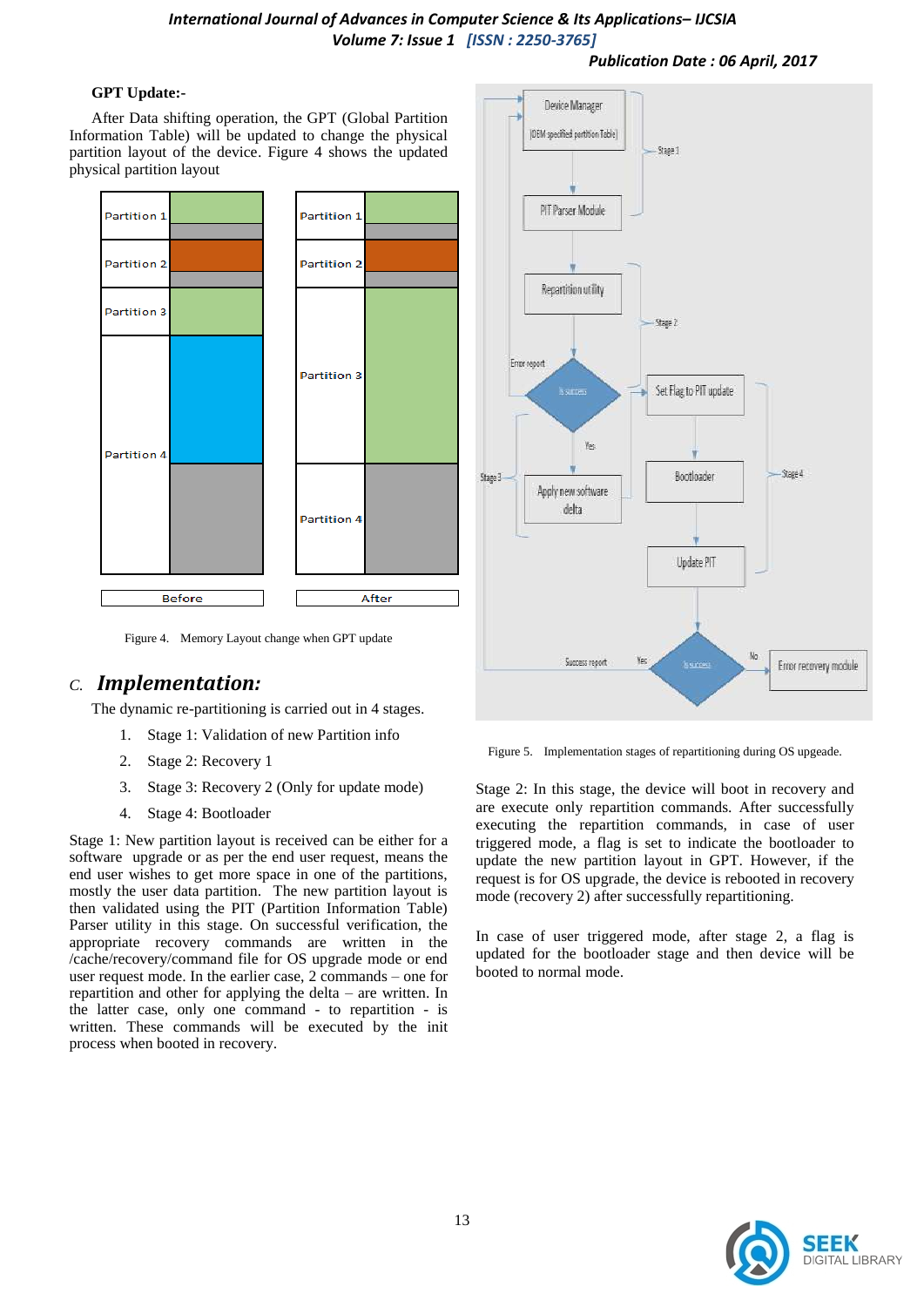#### *Publication Date : 06 April, 2017*



Figure 6. Implementation stages of reaprtitioning on user demand.

During the boot to normal mode, the bootloader stage acts to update PIT & GPIT tables with new partition information and user can enjoy the new created space seamlessly.

Stage 3: Recovery 2, this stage only applicable for the OEM triggered software update mode, this mode is designed to satisfy the OEM's requirements to update the new software on top of the existing software. This stage booting the bootloader acts to bridge the old partition information & new partition information table.

Stage 4: Bootloader Agent module, this module plays a vital role (after Stage 1 for user triggered mode and after Stage 2 (or rather coupled with Stage 2) OEM mode). The major duty is to check for the partition change update flag reading and accordingly modify the partition information table contents. Make the system ready with new layout of partitions.

All these stages plays in very much in the system level, any error in any stage can make the situation of making the mobile computing device dead forever. So every stage is incorporated with an error recovery system. The error recovery system is designed in two dimensional, one is to recover from the functional failures in the said module's functionality. The second dimension is the power failure recovery. In any stage or any time if the power is cut off due to lack of battery or due to malfunction of the power

controller, the power recovery system will act and makes the system in-tact.

The basic philosophy of the recovery system is to retain the system, from where we started the process.

We have done extensive tests on our apparatus to make sure the recovery system is acting well, which include some set of automated robotic level testing process. As a result we could able to handle all such cases and make a robust system as our proposed apparatus.

### *D. Future Scope*

The major limitation of this work is performance aspect. If the data is large in the partition where in the repartitioning is performing there is significant performance problems. To improve the performance in data shifting, we recommend incorporating the compression techniques to this apparatus.

The proposal can be extended to other file systems like B-tree file system, where functionalities like on-line re-size and snap shot are available. This kind of file system can overcome the above mentioned overhead on performance easily. We have explored the same in B-tree file system and able to achieve significant improvement in performance. However present android smart phones are using the ext4 file system so we restricted our work to ext4 file system.

### *E. Conclusions*

The approach and methodology mentioned in this paper is implemented for concept proofing and we could successfully complete achieve desired results. This is now in-progression for commercialization. This will be a handy method for all the normal users and OEMs.

#### *Acknowledgment*

This work had been done at Samsung R&D Institute India Noida. We thank our colleagues, Mr. Kashp Chawla and Mr. Tarun for helping us. We also want to thank all System Memory team members for the support they gave us. We would also like to thank our organization for creating such an informative atmosphere and helping us in whatever way they could.

We also wish thank, our fellow members in the Samsung R&D China, Nanjing for their proof of concept work on the command line utility for partition parsing. Our work taken their work reference to make one of the module in this proposed apparatus.

## *F. References*

- [1] [https://access.redhat.com/documentation/en-](https://access.redhat.com/documentation/en-US/Red_Hat_Enterprise_Linux/6/html/Storage_Administration_Guide/ext4grow.html)[US/Red\\_Hat\\_Enterprise\\_Linux/6/html/Storage\\_Administration\\_Guid](https://access.redhat.com/documentation/en-US/Red_Hat_Enterprise_Linux/6/html/Storage_Administration_Guide/ext4grow.html) [e/ext4grow.html](https://access.redhat.com/documentation/en-US/Red_Hat_Enterprise_Linux/6/html/Storage_Administration_Guide/ext4grow.html)
- [2] [http://blog.fpmurphy.com/2011/10/fedora-16-gpt-grub2-bios-boot](http://blog.fpmurphy.com/2011/10/fedora-16-gpt-grub2-bios-boot-partition.html?output=pdf)[partition.html?output=pdf](http://blog.fpmurphy.com/2011/10/fedora-16-gpt-grub2-bios-boot-partition.html?output=pdf)
- Meaza Taye Kebede, Performance Comparison of Btrfs and Ext4 Filesystems, submitted in Oslo And Akersus University College Of Applied Science, 2012